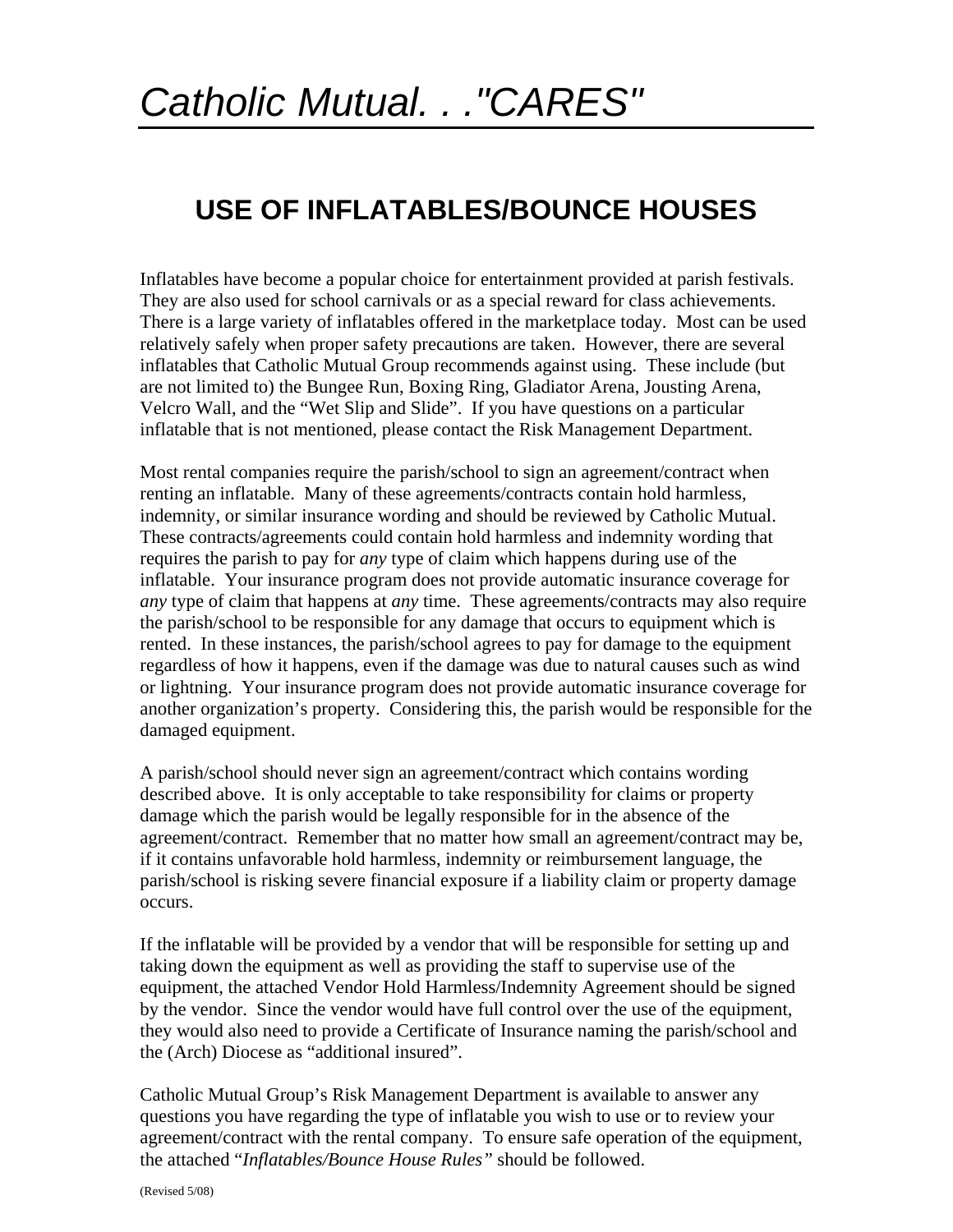## **INFLATABLES/BOUNCE HOUSE RULES**

- 1. Unit must be operated over a smooth surface such as grass or a hard top surface. Do not operate on rough surfaces such as rocks, bricks, glass or any jagged object(s).
- 2. Unit must be anchored prior to use and deflated in high winds or gusts.
- 3. Do not allow unit to be located within five feet of any fixed object such as a wall or pole.
- 4. Make sure air intake has no obstructions or kinks as this could cause collapse of unit.
- 5. Do not set unit up next to rides or equipment that uses diesel, gasoline, or propane fuel.
- 6. Always have an adult present to screen and supervise riders.
- 7. Do not allow anyone to jump or play on a partially-inflated unit.
- 8. Do not allow riders to play or climb on outside walls, sides, or roof of unit.
- 9. Do not allow riders to hang on or pull netting or columns.
- 10. Do not allow flips, horseplay, or roughhousing on unit.
- 11. Always follow number of riders listed on rental agreement as each inflatable is different in size.
- 12. Compatible age groups must play on equipment at same time. Age groups must not be mixed.
	- Recommended groups:
		- o Age 3-4
		- o Age 5-7
		- o Age 8-12
		- o Age 13-16
		- o Age 16 and older
- 12. ALWAYS follow contract operation guidelines for numbers allowed in each group according to size of unit rented.
- 13. All riders must remove shoes, eyeglasses, and other sharp objects before entering unit. SOCKS MUST BE WORN.
- 14. Do not plug or unplug blower repeatedly as it will cause overheating and damage
- 15. NEVER put a hose or water on the unit.
- 16. In case of rain, remove riders immediately. Jumping source is slippery and dangerous when it becomes wet. Unplug motor from electrical source. After deflated, fold unit upon itself to keep play area dry.